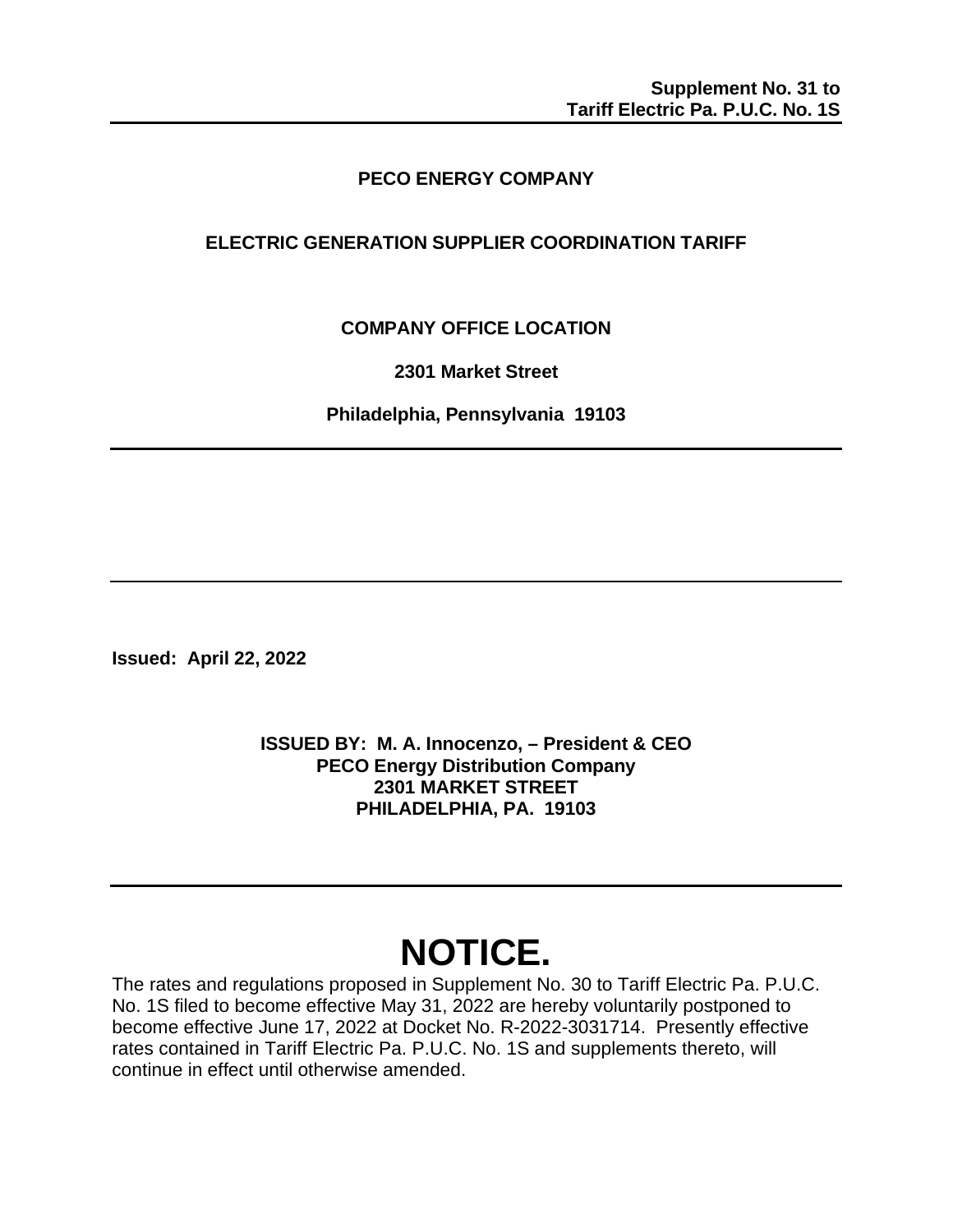### **LIST OF CHANGES MADE BY THIS SUPPLEMENT**

#### **Billing Service Options - Ninth Revised Page No. 92**

Set the Purchase of Receivables (POR) discount rate to 0.1% to recover implementation costs to enable Standard Offer Program ("SOP") web enrollment in compliance with the Commission's Order in Docket No. P-2020-3019290.